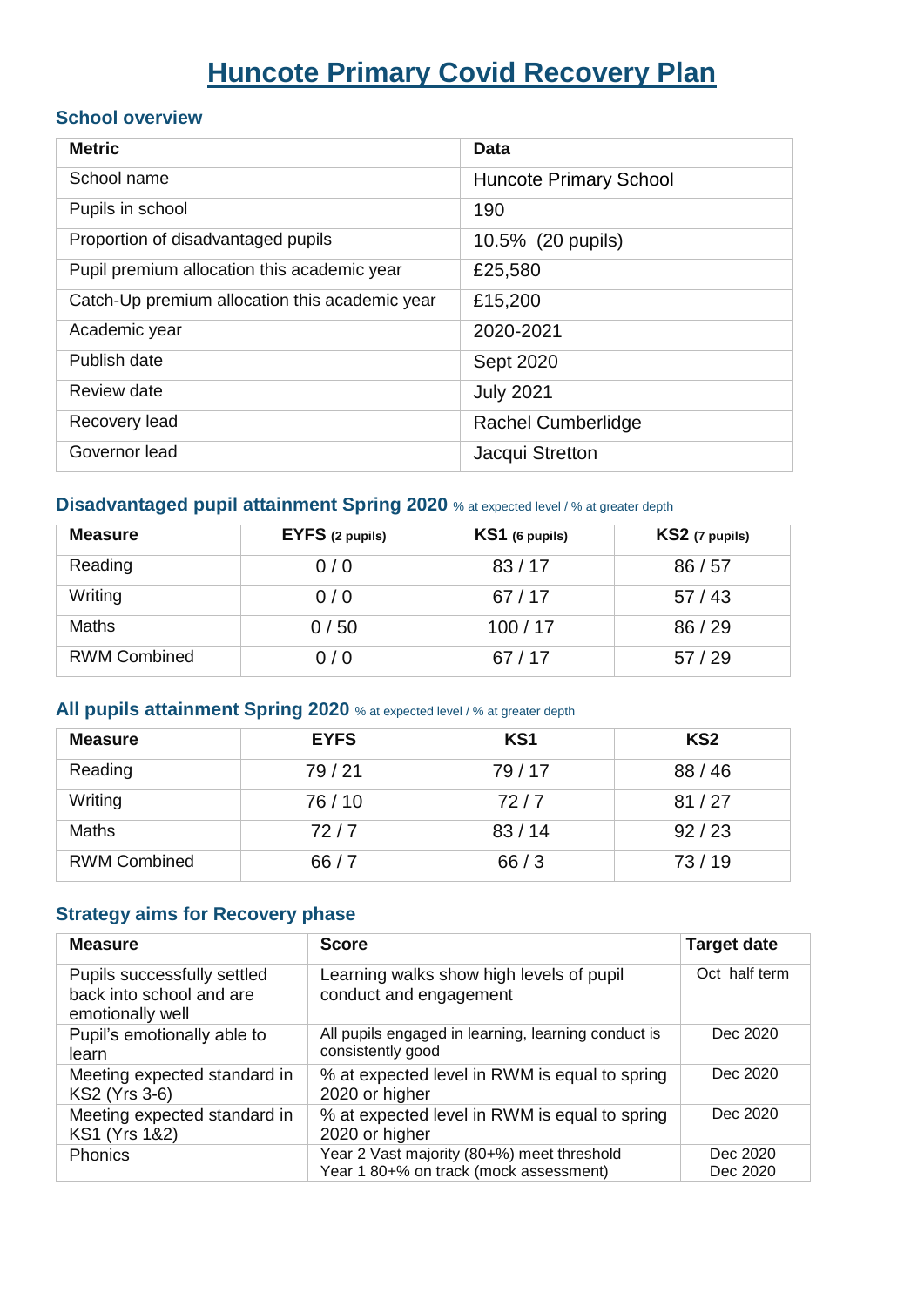### **Teaching for the Recovery Phase**

#### **Overarching objectives**:

- Using time to maximum effectiveness
- Spaced repetition
- Clear expectations we expect the vast majority of pupils at Huncote to meet the expected level by the end of the year

| <b>Measure</b>                            | <b>Activity</b>                                                                                                                           |  |  |
|-------------------------------------------|-------------------------------------------------------------------------------------------------------------------------------------------|--|--|
|                                           | 1. Weekly well-being focus plans                                                                                                          |  |  |
|                                           | First half-term (8 weeks) Jigsaw planning for PSE return to<br>2.<br>school                                                               |  |  |
|                                           | Jigsaw planning for assembly and SEAL/PSHE<br>3.                                                                                          |  |  |
|                                           | Whole school topic on book 'Umbrella' first week/s<br>4.                                                                                  |  |  |
|                                           | Daily physical activities - Go Noodle, Running Track, PE<br>5.                                                                            |  |  |
| Priority 1 - pupil well<br>being          | Plan for use of outdoors to support well being<br>6.                                                                                      |  |  |
|                                           | Continued use of Route to Resilience scheme<br>7.                                                                                         |  |  |
|                                           | Team point scheme across the school<br>8.                                                                                                 |  |  |
|                                           | Alternative scheme for older children to have a sense of<br>9.<br>responsibility, engagement with the wider community                     |  |  |
|                                           | 10. Vulnerable children, looking for signposts, checking in LSA<br>and CTs                                                                |  |  |
|                                           | 1. Baseline assessment for all pupils in reading                                                                                          |  |  |
|                                           | KS1 - Phonics assessment (JC/SN), individual read,                                                                                        |  |  |
|                                           | KS2 - PIRA Reading Test in first 2 weeks                                                                                                  |  |  |
| Priority 2 - rapid catch up<br>in Reading | Gaps/plan for individual pupils in place and shared with<br>2.<br>parents through ISPs and first report for Parents Evening.              |  |  |
|                                           | High focus on PP positive discrimination strategies<br>3.                                                                                 |  |  |
|                                           | Focussed daily phonics sessions in all EYFS & KS1 classes,<br>4.<br>continual provision throughout the day focusing on<br>phonics/reading |  |  |
|                                           | 5. Key word lists for EYFS, Common exception words in Yrs<br>1,2,3,4                                                                      |  |  |
|                                           | 6. Yrs 2-6 Weekly Spellings                                                                                                               |  |  |
|                                           | 7. Shared reading with targeted objectives daily plus story-time                                                                          |  |  |
|                                           | 8. Year 2 phonics check by Oct 12th– targeted homework<br>provided                                                                        |  |  |
|                                           | 9. Interventions for phonics and Reading across the whole<br>school                                                                       |  |  |
|                                           | 1. Summer Term teaching gaps identified, Autumn medium<br>term plan written to include rapid teaching of missed skills.                   |  |  |
| Priority 2 - rapid catch up<br>in Writing | 2. Baseline assessment for all pupils in writing for each unit of<br>work                                                                 |  |  |
|                                           | 3. Yrs 2-6 complete an independent write by $8th$ Oct.                                                                                    |  |  |
|                                           | Plan to connect curriculum areas where possible to max<br>4.<br>effective use of time.                                                    |  |  |
|                                           | 5. Plan opportunities to review key skills across the week<br>through quizzing                                                            |  |  |
|                                           | High focus on PP positive discrimination strategies<br>6.                                                                                 |  |  |
|                                           | Gaps/plan for individuals in place and shared with parents as<br>7.<br>above.                                                             |  |  |
|                                           | 8. Interventions for Writing across the whole school                                                                                      |  |  |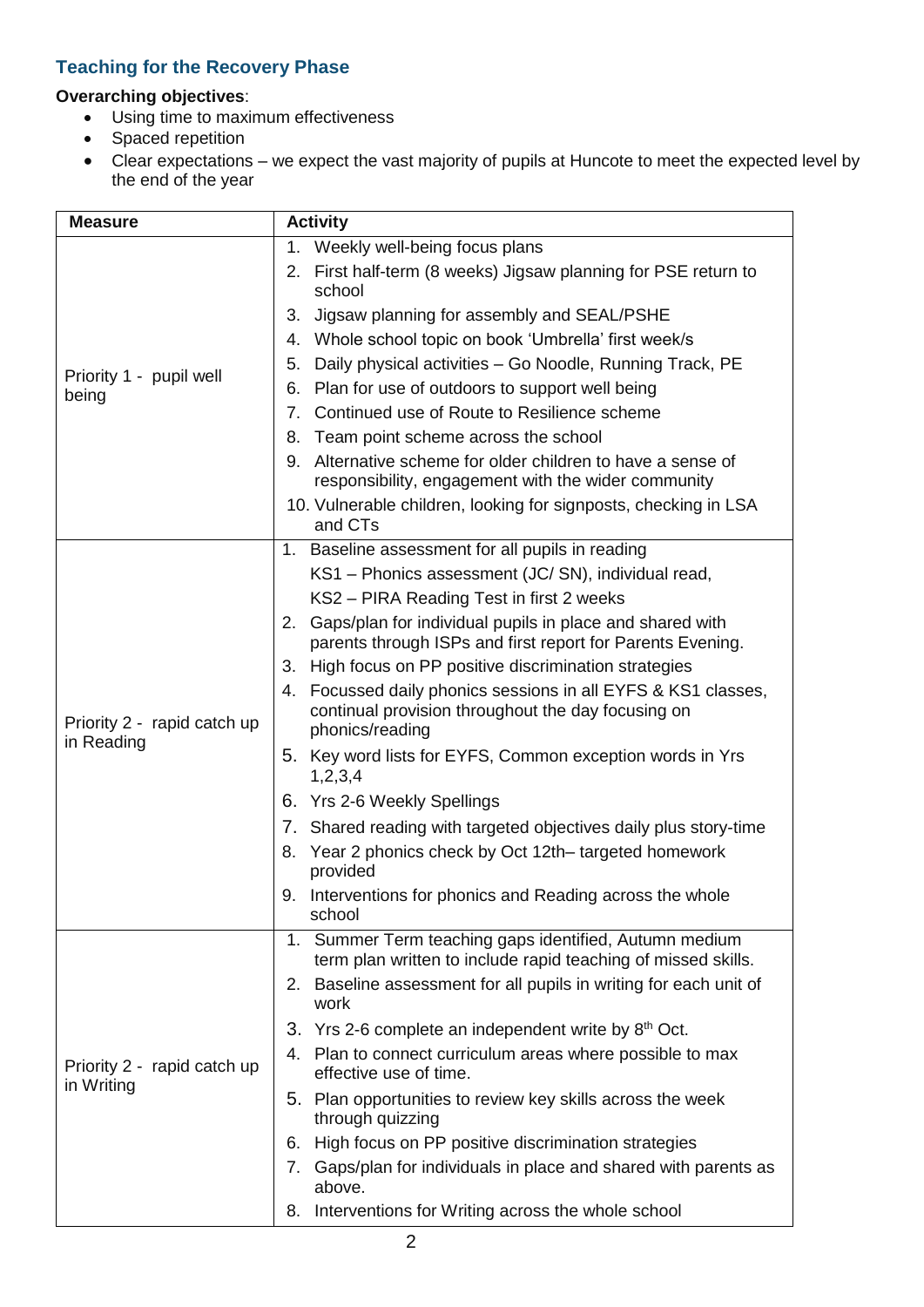|                             | 1. Summer term teaching gaps identified, Aut umn med term           |  |  |
|-----------------------------|---------------------------------------------------------------------|--|--|
|                             | plan written to include rapid teaching of missed skills.            |  |  |
|                             | 2. Baseline assessment for all pupils in Maths                      |  |  |
|                             | Yrs 2-6 complete a PUMA Test in first 2 weeks                       |  |  |
|                             | 3. Use previous end of unit check from the previous year group      |  |  |
|                             | spring/ summer term, in every strand of maths before                |  |  |
|                             | beginning the next unit to identify any gaps that need pre          |  |  |
| Priority 2 - rapid catch up | teaching if not covered/revised in the unit.                        |  |  |
| in Mathematics              | 4. Plan opportunities to review key skills across the week          |  |  |
|                             | through quizzing                                                    |  |  |
|                             | High focus on PP positive discrimination strategies<br>5.           |  |  |
|                             | Gaps/plan for individuals in place and shared with parents as<br>6. |  |  |
|                             | above                                                               |  |  |
|                             | Targeted differentiated homework focusing on gaps identified<br>7.  |  |  |
|                             | - times tables, number bonds, Numbots                               |  |  |
|                             | Interventions for Maths across the whole school<br>8.               |  |  |
| Barriers to learning these  | Staff and pupil availability due to illness and/or covid isolation  |  |  |
| priorities                  | requirements.                                                       |  |  |
|                             | Baseline Assessment Tests & Termly Tests - £640                     |  |  |
|                             | LSA intervention 7 cover for teacher intervention-£10,290           |  |  |
|                             | Maths Teacher intervention - £2,200                                 |  |  |
| Projected spending          | PSHE /RSE Jigsaw Resources (funded from PE grant) £1825             |  |  |
|                             | Reading Books for lower end of school - £1000                       |  |  |
|                             | Range expansion of Reading Books for Year 5/6 - £500                |  |  |
|                             | Alternative Reading Scheme for reluctant readers in KS2 - £500      |  |  |

## **Targeted Support for the Recovery Phase**

| <b>Measure</b>                                   | <b>Activity</b>                                                                                                                 |  |
|--------------------------------------------------|---------------------------------------------------------------------------------------------------------------------------------|--|
| Priority 1- pupil well being                     | Additional small group ELSA sessions for identified pupils (x2)<br>1.<br>weekly in Autumn term funded from PP grant/ LAC grant) |  |
|                                                  | Mindfulness/breathing techniques used in class alongside e.g.<br>2.<br>Cosmic Yoga                                              |  |
|                                                  | Monitor DSL referrals with school nurse in mind<br>3.                                                                           |  |
|                                                  | One Page Profiles for those children requiring extra support<br>4.                                                              |  |
| Priority 2 - rapid catch up<br>in RWM            | Frequent reading with adults for targeted pupils<br>1.                                                                          |  |
|                                                  | Differentiated homework<br>2.                                                                                                   |  |
|                                                  | Reading Intervention groups<br>3.                                                                                               |  |
|                                                  | Writing Intervention groups<br>4.                                                                                               |  |
|                                                  | Maths Intervention groups<br>5.                                                                                                 |  |
|                                                  | Maths small group catch up sessions by extra teacher<br>6.                                                                      |  |
| Barriers to learning these<br>priorities address | Staff and pupil availability due to illness and/or covid isolation<br>requirements.                                             |  |
| Projected spending                               | Included in the above                                                                                                           |  |

## **Wider strategies for the Recovery Phase**

| <b>Measure</b>                 | <b>Activity</b>                                                                                                                                                                                                                              |
|--------------------------------|----------------------------------------------------------------------------------------------------------------------------------------------------------------------------------------------------------------------------------------------|
| Priority 1- well being         | SLT support for parents weekly when issues identified, implement a<br>pastoral plan and refer to other support agencies as needed.                                                                                                           |
| Priority 2 – Rapid<br>catch up | Continued home school liaison and parent support/engagement through<br>parent contact throughout the Autumn Term - e mail contact available at<br>all times.<br>ISPs shared with parents<br>Parent Evening Reports focussed on gaps and plan |